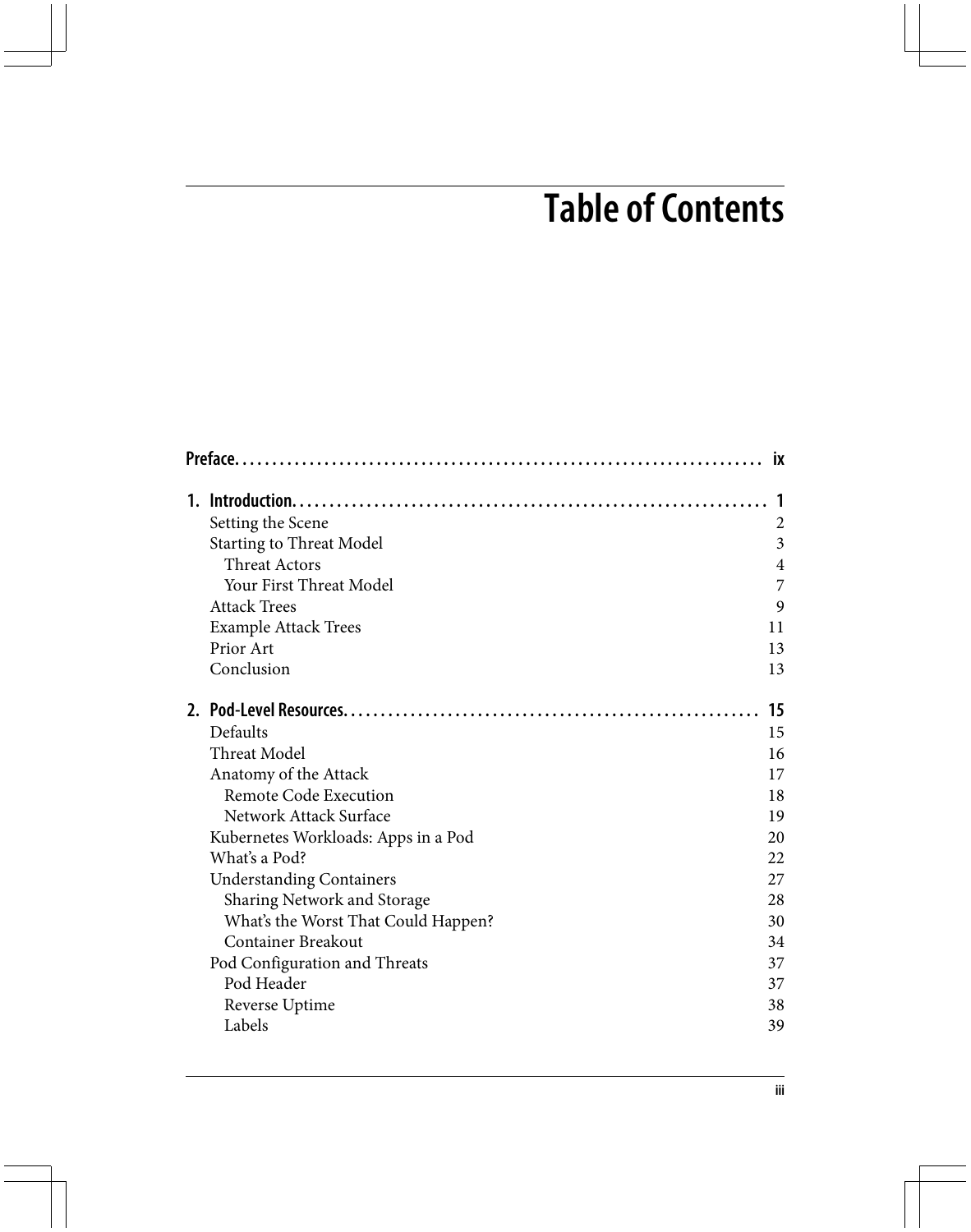|    | Managed Fields                              | 39 |
|----|---------------------------------------------|----|
|    | Pod Namespace and Owner                     | 40 |
|    | <b>Environment Variables</b>                | 40 |
|    | Container Images                            | 41 |
|    | Pod Probes                                  | 43 |
|    | CPU and Memory Limits and Requests          | 43 |
|    | <b>DNS</b>                                  | 44 |
|    | Pod securityContext                         | 46 |
|    | Pod Service Accounts                        | 49 |
|    | Scheduler and Tolerations                   | 49 |
|    | Pod Volume Definitions                      | 49 |
|    | Pod Network Status                          | 50 |
|    | Using the security Context Correctly        | 50 |
|    | Enhancing the security Context with Kubesec | 52 |
|    | Hardened securityContext                    | 53 |
|    | Into the Eye of the Storm                   | 57 |
|    | Conclusion                                  | 58 |
|    |                                             | 59 |
|    | Defaults                                    | 59 |
|    | Threat Model                                | 60 |
|    | Containers, Virtual Machines, and Sandboxes | 62 |
|    | How Virtual Machines Work                   | 64 |
|    | Benefits of Virtualization                  | 67 |
|    | What's Wrong with Containers?               | 67 |
|    | User Namespace Vulnerabilities              | 69 |
|    | Sandboxing                                  | 73 |
|    | gVisor                                      | 75 |
|    | Firecracker                                 | 82 |
|    | Kata Containers                             | 84 |
|    | rust-vmm                                    | 85 |
|    | Risks of Sandboxing                         | 86 |
|    | Kubernetes Runtime Class                    | 87 |
|    | Conclusion                                  | 88 |
|    |                                             | 89 |
| 4. | <b>Applications and Supply Chain</b>        |    |
|    | Defaults                                    | 90 |
|    | Threat Model                                | 90 |
|    | The Supply Chain                            | 91 |
|    | Software                                    | 94 |
|    | Scanning for CVEs                           | 95 |
|    | <b>Ingesting Open Source Software</b>       | 96 |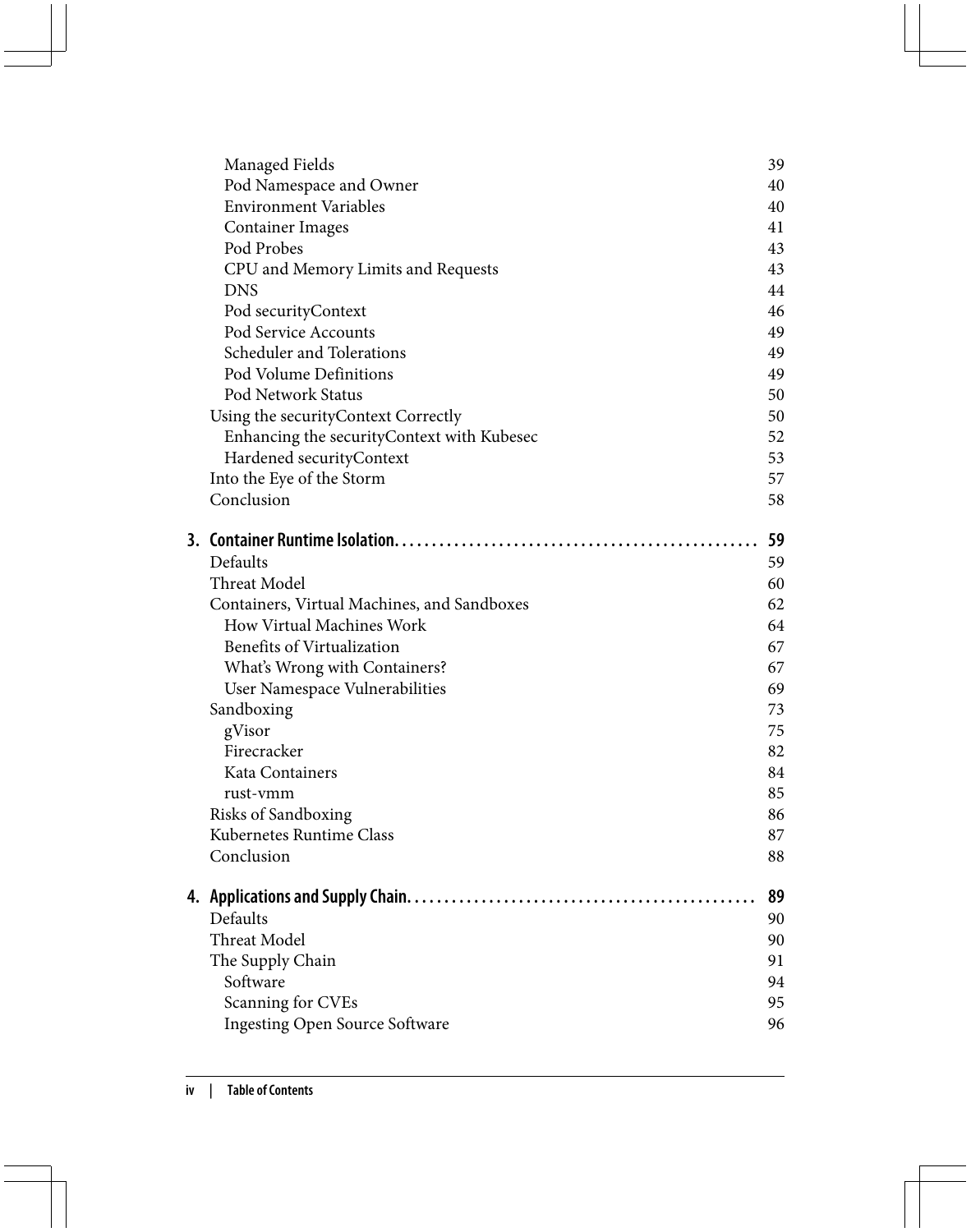| Which Producers Do We Trust?                   | 97  |
|------------------------------------------------|-----|
| <b>CNCF Security Technical Advisory Group</b>  | 98  |
| Architecting Containerized Apps for Resilience | 98  |
| Detecting Trojans                              | 99  |
| Captain Hashjack Attacks a Supply Chain        | 100 |
| Post-Compromise Persistence                    | 102 |
| Risks to Your Systems                          | 102 |
| Container Image Build Supply Chains            | 103 |
| Software Factories                             | 103 |
| <b>Blessed Image Factory</b>                   | 104 |
| <b>Base Images</b>                             | 105 |
| The State of Your Container Supply Chains      | 106 |
| Third-Party Code Risk                          | 107 |
| Software Bills of Materials                    | 108 |
| Human Identity and GPG                         | 110 |
| Signing Builds and Metadata                    | 110 |
| Notary v1                                      | 111 |
| sigstore                                       | 111 |
| in-toto and TUF                                | 113 |
| GCP Binary Authorization                       | 113 |
| Grafeas                                        | 114 |
| Infrastructure Supply Chain                    | 114 |
| <b>Operator Privileges</b>                     | 114 |
| Attacking Higher Up the Supply Chain           | 114 |
| Types of Supply Chain Attack                   | 115 |
| Open Source Ingestion                          | 117 |
| Application Vulnerability Throughout the SDLC  | 119 |
| Defending Against SUNBURST                     | 120 |
| Conclusion                                     | 123 |
|                                                |     |
|                                                | 125 |
| Defaults                                       | 126 |
| Intra-Pod Networking                           | 128 |
| Inter-Pod Traffic                              | 128 |
| Pod-to-Worker Node Traffic                     | 129 |
| Cluster-External Traffic                       | 129 |
| The State of the ARP                           | 130 |
| No securityContext                             | 131 |
| No Workload Identity                           | 132 |
| No Encryption on the Wire                      | 132 |
| Threat Model                                   | 133 |
| <b>Traffic Flow Control</b>                    | 134 |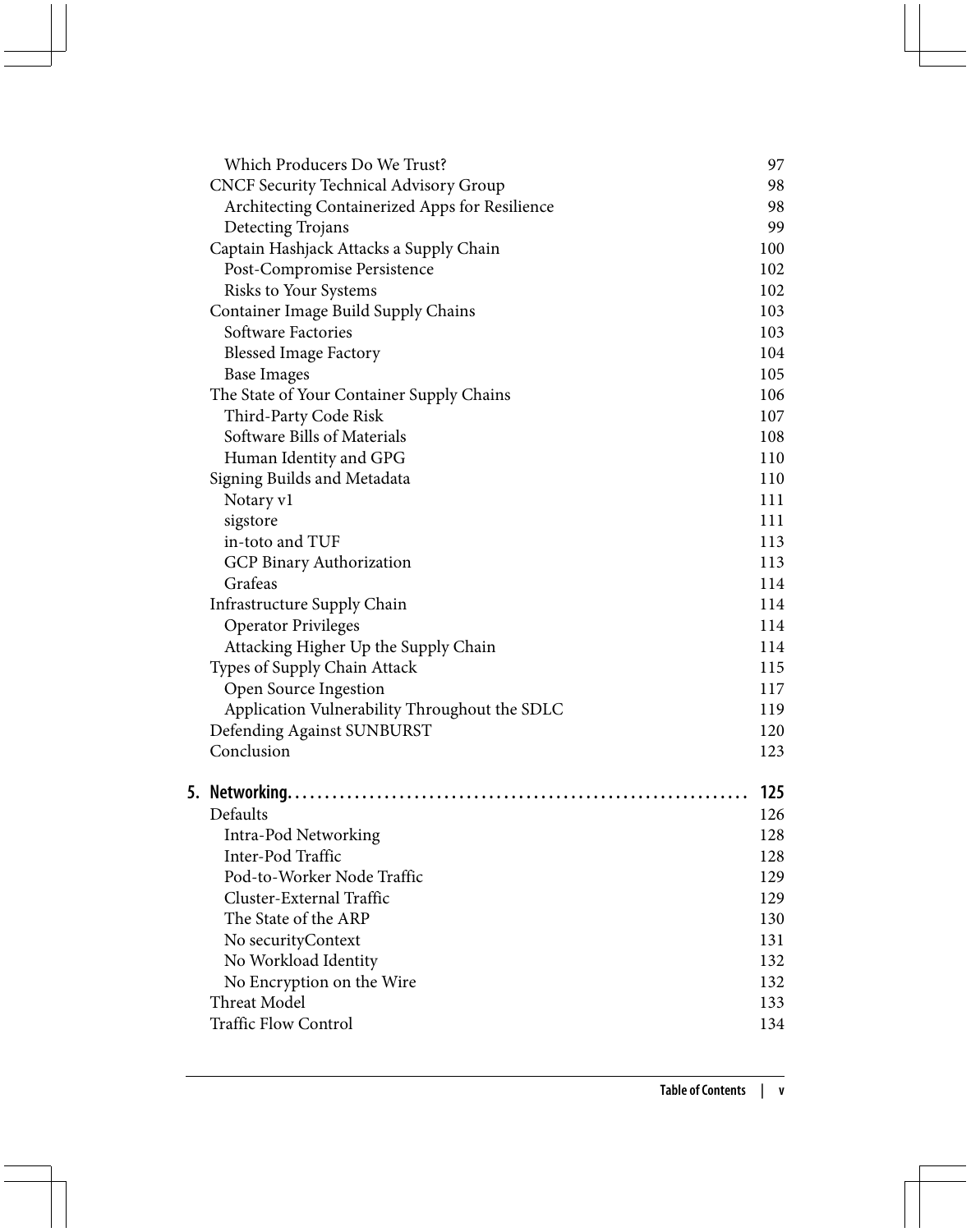| The Setup                                     | 134 |
|-----------------------------------------------|-----|
| Network Policies to the Rescue!               | 137 |
| Service Meshes                                | 139 |
| Concept                                       | 139 |
| Options and Uptake                            | 140 |
| Case Study: mTLS with Linkerd                 | 141 |
| eBPF                                          | 144 |
| Concept                                       | 144 |
| Options and Uptake                            | 144 |
| Case Study: Attaching a Probe to a Go Program | 145 |
| Conclusion                                    | 147 |
|                                               | 149 |
| Defaults                                      | 150 |
| <b>Threat Model</b>                           | 150 |
| <b>Volumes and Datastores</b>                 | 152 |
| Everything Is a Stream of Bytes               | 152 |
| What's a Filesystem?                          | 153 |
| <b>Container Volumes and Mounts</b>           | 154 |
| OverlayFS                                     | 155 |
| tmpfs                                         | 156 |
| Volume Mount Breaks Container Isolation       | 158 |
| The /proc/self/exe CVE                        | 160 |
| Sensitive Information at Rest                 | 162 |
| <b>Mounted Secrets</b>                        | 162 |
| <b>Attacking Mounted Secrets</b>              | 163 |
| <b>Storage Concepts</b>                       | 164 |
| Container Storage Interface                   | 164 |
| Projected Volumes                             | 165 |
| <b>Attacking Volumes</b>                      | 167 |
| The Dangers of Host Mounts                    | 169 |
| Other Secrets and Exfiltraing from Datastores | 169 |
| Conclusion                                    | 170 |
|                                               | 171 |
| Defaults                                      | 172 |
| Threat Model                                  | 172 |
| Namespaced Resources                          | 173 |
| Node Pools                                    | 174 |
| Node Taints                                   | 176 |
| Soft Multitenancy                             | 177 |
| Hard Multitenancy                             | 178 |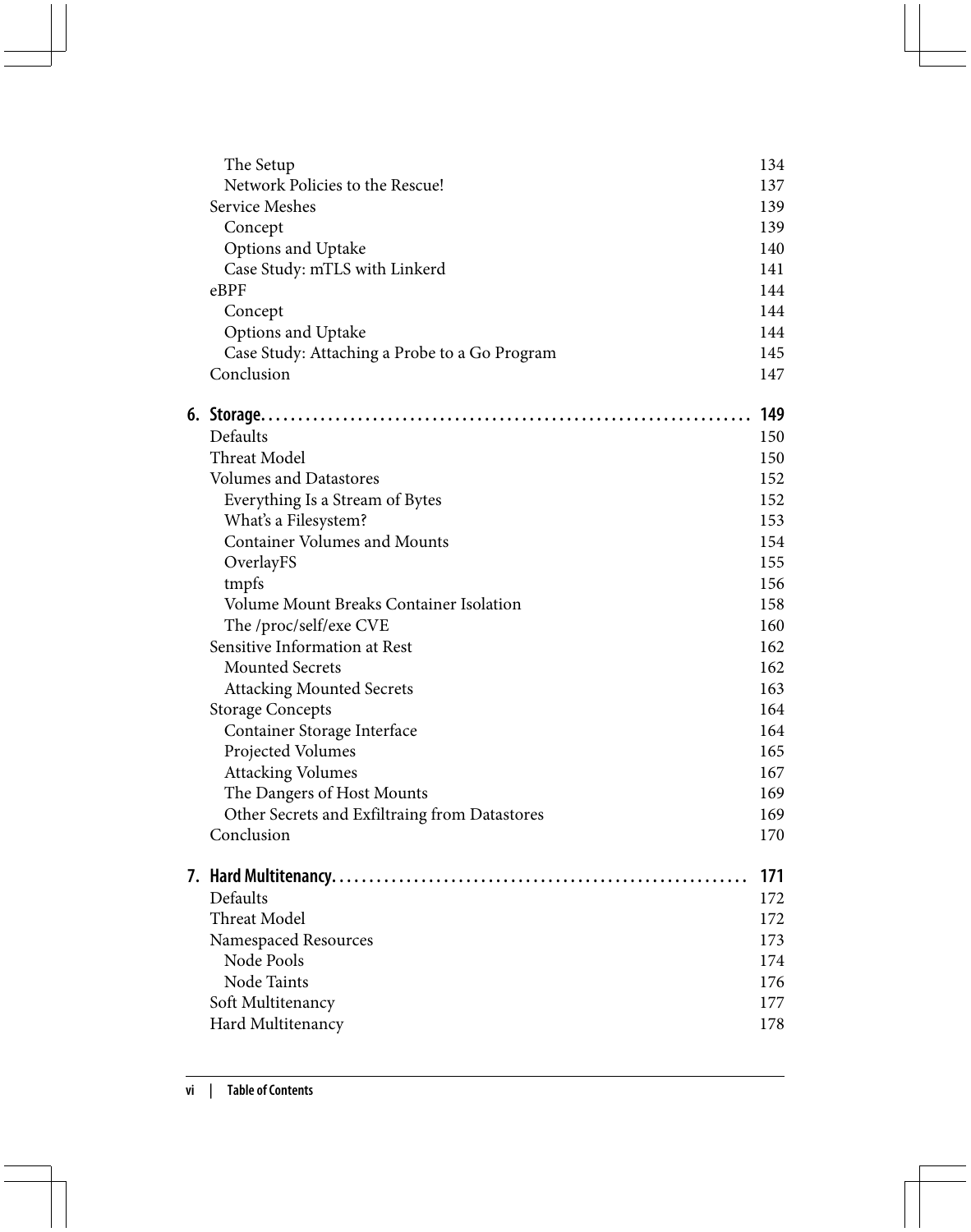| Hostile Tenants                                          | 178 |
|----------------------------------------------------------|-----|
| Sandboxing and Policy                                    | 179 |
| Public Cloud Multitenancy                                | 180 |
| Control Plane                                            | 181 |
| API Server and etcd                                      | 182 |
| Scheduler and Controller Manager                         | 184 |
| Data Plane                                               | 187 |
| <b>Cluster Isolation Architecture</b>                    | 188 |
| <b>Cluster Support Services and Tooling Environments</b> | 190 |
| Security Monitoring and Visibility                       | 191 |
| Conclusion                                               | 191 |
|                                                          | 193 |
| <b>Types of Policies</b>                                 | 194 |
| Defaults                                                 | 194 |
| Network Traffic                                          | 195 |
| <b>Limiting Resource Allocations</b>                     | 195 |
| Resource Quotas                                          | 196 |
| <b>Runtime Policies</b>                                  | 197 |
| <b>Access Control Policies</b>                           | 197 |
| Threat Model                                             | 198 |
| <b>Common Expectations</b>                               | 198 |
| Breakglass Scenario                                      | 199 |
| Auditing                                                 | 199 |
| Authentication and Authorization                         | 200 |
| Human Users                                              | 201 |
| Workload Identity                                        | 201 |
| Role-Based Access Control (RBAC)                         | 204 |
| <b>RBAC</b> Recap                                        | 204 |
| A Simple RBAC Example                                    | 205 |
| Authoring RBAC                                           | 207 |
| Analyzing and Visualizing RBAC                           | 209 |
| <b>RBAC-Related Attacks</b>                              | 211 |
| Generic Policy Engines                                   | 212 |
| Open Policy Agent                                        | 212 |
| Kyverno                                                  | 218 |
| Other Policy Offerings                                   | 220 |
| Conclusion                                               | 221 |
|                                                          | 223 |
| Defaults                                                 | 223 |
| Threat Model                                             | 224 |